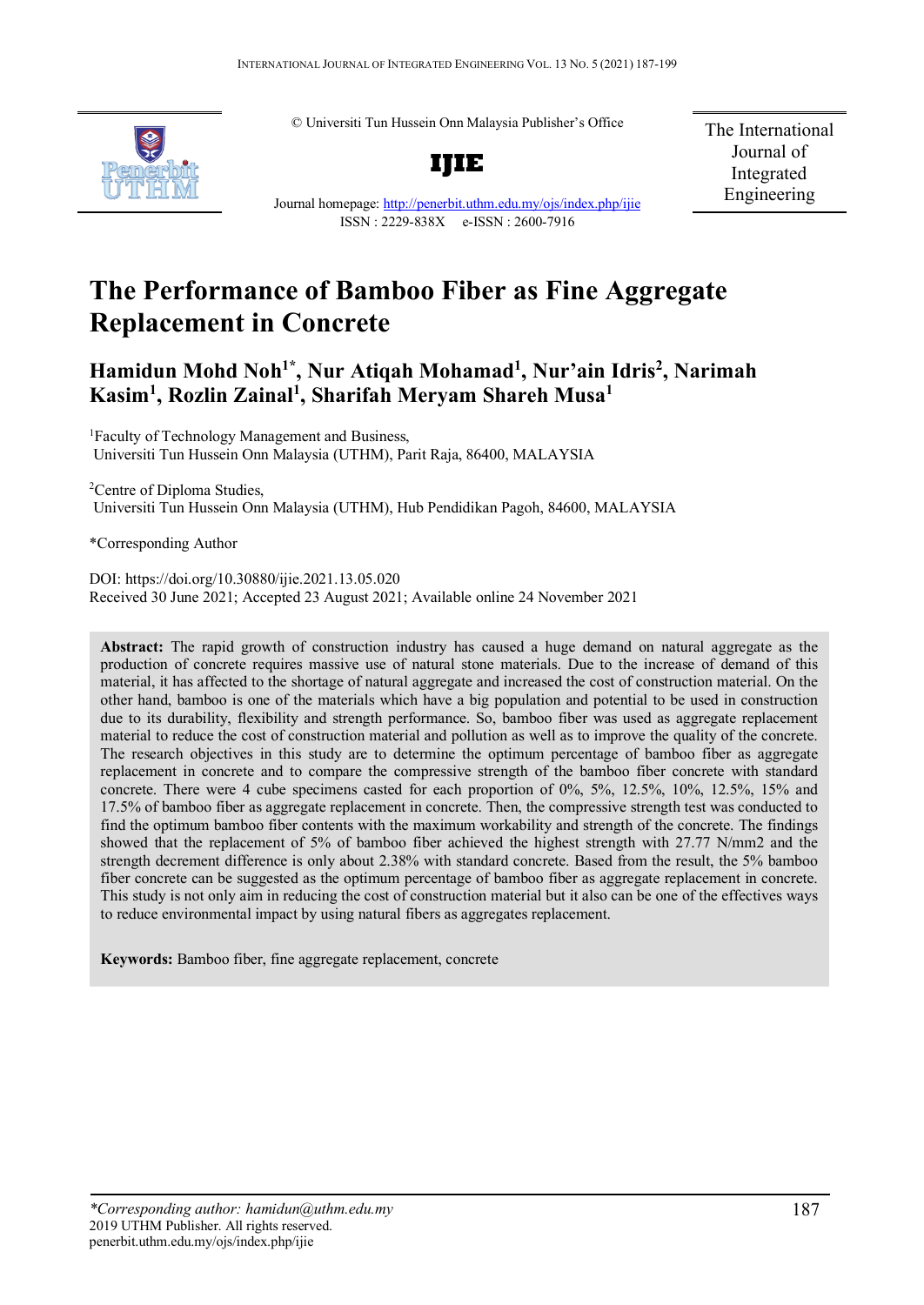## **1. Introduction**

Nowadays, bamboo is one of the natural resources which have a big population in Malaysia. There are many advantages of bamboo which have multipurpose of uses include sources of food, traditional and also as a structural member in a building. According to [1], all of the bamboo parts which consists of top-discarded, middle and basal part can be used in producing end-products in manufacturing industry. In fact, the use of bamboo has become familiar since it has been used in 1980's as scaffolding in construction.

Then, bamboo has been used as structural material at construction sites in China, India, Malaysia and other countries, because it is sturdy and affordable [2]. Due to that, the use of bamboo as a structural material has been gaining considerable attention. The use of sustainable material in each and every aspect has been emphasized a lot by the society, especially in the construction industry. This is particularly significant since the construction industry is considered to be one of the key industries contributing to the global emission of carbon dioxide. As a result, sustainable building materials are often invented to replace traditional construction materials.

In construction industry, cost is one of the main criteria for materials selection. In recent years, the used of bamboo in construction has gained a lot of attention due to its high productivity rate and short harvest period compared to other naturally growing resources [3]. In fact, bamboo can be categorized as an economic building material due to the availableness and can be considered as sufficient material that can replace steel and wood since it has becoming reliable structure material with low cost production.

In addition, the high tensile strength and excellent weight-to-strength ratio of bamboo are the prominent characteristics that should be considered as possible building materials. The excellent weight to strength ratio has allowed it to be used against dynamic forces produced by earthquakes and high- speed winds as a highly durable material [4]. Furthermore, it is able to withstand up to 3656kg/cm2 of pressure with these characteristic features.

### **1.1 Research Background**

Gigantochloa Albocilliata or Buluh Madu is one of the types of bamboo that being harvested widely in Malaysia. In fact, this type of bamboo is known as one of the sources of food due to it shoots by the locals. According to [5], Gigantochloa Albocilliata bamboo species has strong physical and mechanical properties as building materials in housing construction. This type of bamboo can be used as one of the housing components that can replace the timber due to their culm form and the bending properties.

Besides, the continuous development of the construction industry will be challenging in ensuring the survival of natural aggregates in the future. This fact was addressed by [1], who highlighted that natural resources decrease as the demand for aggregate to be used in concrete production increases. The high demand for natural resources in developed countries due to rapid urbanization and the issue of agricultural waste disposal has provided opportunities for the use of bamboo in the construction industry. As a result, bamboo has been the focus of research in recent years.

Then based on previous research, [6] has stated that bamboo fibers can be used in concrete as revolutionary fibers to improve concrete strength, enhance concrete ductility and post- cracking load carrying ability. It showed that in the early age of curing itself, the control of concrete specimens became highly distinct. Meanwhile, [7] reported that bamboo can be used as replacement of aggregates which showed that the strength of concrete increased after 7 days of curing up to 56 days. From this research, it enhances the potential of bamboo fiber as building material can be used in construction industry.

Meanwhile, as substitute alternatives for cement, fine aggregate, coarse aggregate and reinforcing materials, many agricultural waste materials are already used in concrete. Therefore, there were some researchers have studied the potential of wastes as aggregate replacement in concrete such as sugarcane bagasse ash [8], rice husk ash [9] and, sawdust [10].

#### **1.2 Problem Statements**

The demand on construction materials keep on increasing from years to years. These materials such as fine aggregates and coarse aggregates are very important in construction which the effect of the insufficient or lack of these construction materials can cause a huge problem in construction industry. According to [11], the shortage of building materials has raised the cost of construction, and thus, the responsibility was passed to the end users. Although the availability of natural aggregates has been projected to be sufficient for growth in the next few years, if no control measures are to be enforced, aggressive consumption would reduce non-renewable aggregate resources.

Then, the rapid growth of construction industry has made it as one of the prime sectors which can contribute to water and air pollution especially in developing countries. At present, this environmental issue is growing as one of the key challenges affecting concrete development. A main concern is the consumption of aggregate as the largest component material, since it constitutes 3/4 of the concrete ingredient. The high demand of aggregate for concrete production needs a massive use of natural stone materials which will disrupt the environmental balance due to the quarry activities that have caused pollution [11].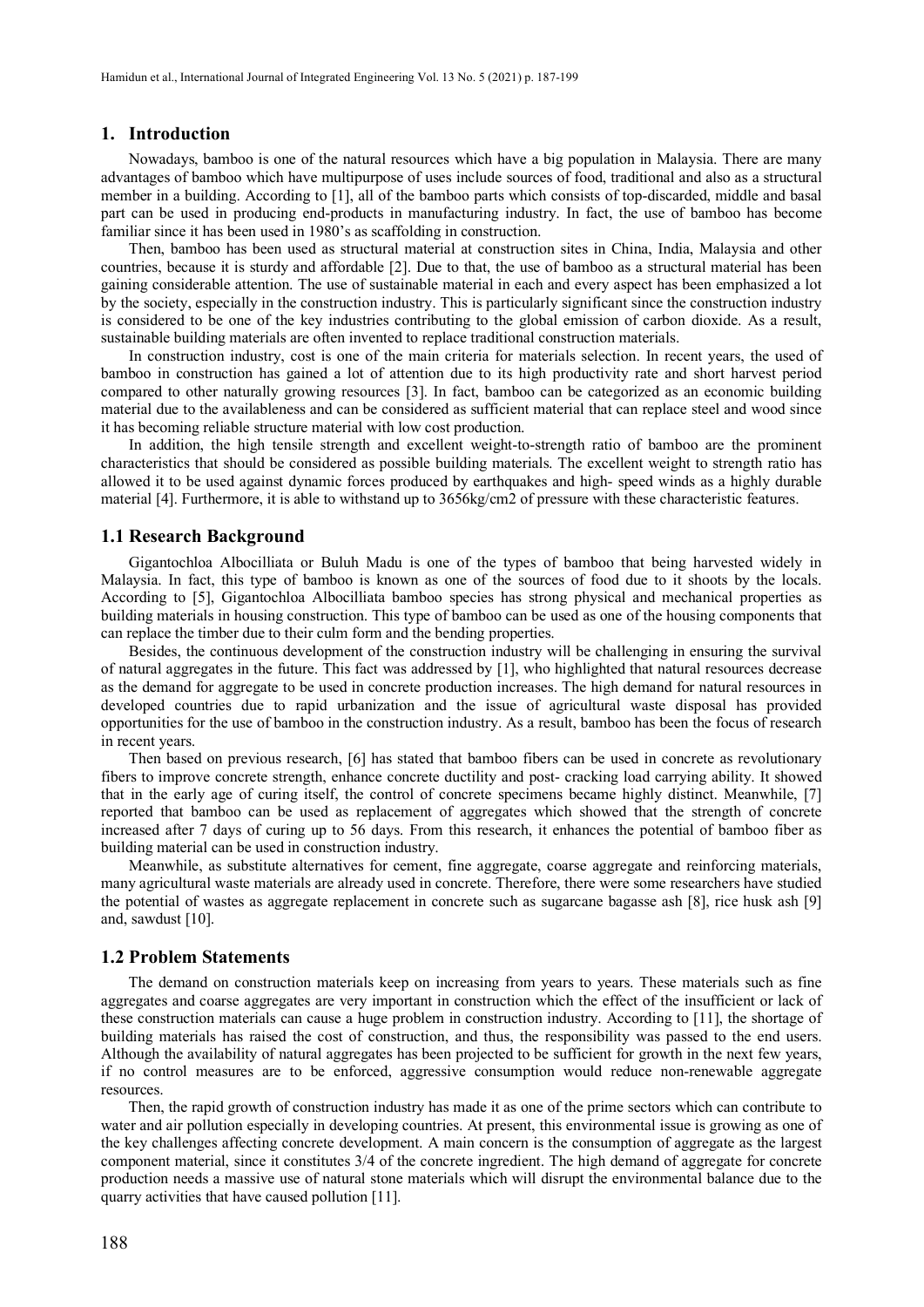Furthermore, the application of bamboo as sustainable material in the building has gained a lot of interest in construction industry. This is due to the advantages of bamboo properties which can be used as building materials which are known for its low cost, low density, ecologically friendly, sustainable and biodegradable resources [12]. In addition, bamboo's mechanical properties are equal to or even better than wood.

In this study, bamboo fiber will be used as aggregates replacement material to reduce the cost of construction material and pollution as well as to improve the quality of the concrete. The reason of choosing bamboo fiber other than natural fibers due to bamboo has many benefits. Therefore, the replacement of bamboo fiber in fine aggregate proportion will help to reduce the problem above.

## **Literature Review**

### **2.1 Bamboo Fiber**

Bamboo fiber is the natural fiber that are extracted from the bamboo tree. These fibers are focused as substitute in replacing natural fibers since they have many advantages, such as low cost, low density, ecologically friendly, renewable and biodegradable resources [13]. Bamboo is one of the abundant natural resources in polymer composites that is highly competitive with natural reinforcement. Bamboo's mechanical properties are equal to or even stronger than timber. Bamboo also has high mechanical properties as sound absorbing material. [14] has reported bamboo fibers materials have acoustical properties that is similar to glass wool which is a good sound absorber. From this research, it enhances the potential of using bamboo fiber also can improve sound insulation of concrete.

### **2.2 Waste Management of Bamboo**

In Malaysia, bamboo is one of the natural resources that are found in abundance and allocates widely in the forest. Due to that, there is a lot of bamboo factory composed waste by converting bamboo into ash, the active carbon from the burning process has been released. The carbonization process and steam activation in a high temperature reactor has produced the activated carbon from bamboo residues [15]. This method is seen as one of the potential options for minimizing the amount of waste in the landfill and turning it into an adsorbent for the treatment of waste water or other applications [2]. This shows that, by reusing the waste in construction industry is more preferable since it can reduce pollution and also cost saving instead of burning them.

#### **2.3 Advantages of Bamboo**

In developing countries, bamboo has great economic potential because it can be replenished in a very short time. It is also known as an environmentally-friendly material for building since the cost of bamboo as an economical material is lower than other building materials, such as steel. It also has comparable strength and less energy is required for harvesting and transporting bamboos. Thus, the cost of manufacturing the bamboos will be much lower compared to steel. It has been proven that bamboo has a high tensile strength. According to [4], bamboo is claimed to have a tensile strength of about 193 MPa, which for mild steel is on par with a tensile strength of 159 MPa. This desirable performance of bamboo has enabled it to be entitled as "green steel". Bamboo is also known as an excellent carbon sequestration agent since it can sequester up to 12 tons of carbon dioxide (CO2) per hectare [16]. Moreover, it also produces about 35 percent more oxygen which is equivalent to trees. From this, it is assumed that bamboo can play a role in mitigating and protecting the environment from climate change.

## **2.4 Waste Material as Aggregate Replacement in Concrete**

#### (a) Sugarcane bagasse ash

The waste from sugarcane after the juice extraction process is called sugarcane bagasse. The process of crushing and extracting the juice from sugarcane has left the fibrous residue that is known as bagasse (Loh et al., 2013). This bagasse can cause problem to the environment due to direct disposal on the open lands and form garbage heaps in the area [17]. The waste from sugarcane can be an alternative way which is suitable as renewable material in construction. The sugarcane bagasse ash that can be obtained from the burning of sugarcane bagasse can be used as aggregate replacement in concrete. [8] studied the utilization of bagasse ash as a partial replacement of fine aggregate in concrete. The sugarcane bagasse ash was used as fine aggregate at various replacement ratios with 0%, 10%, 20%, 30% and 40%. The results of this research showed that the optimum replacement ratio for aggregate at 10% which increased the compressive strength of concrete (G20, 22 MPa), (G25, 36 MPa) and (G30, 33 MPa) after 28 days.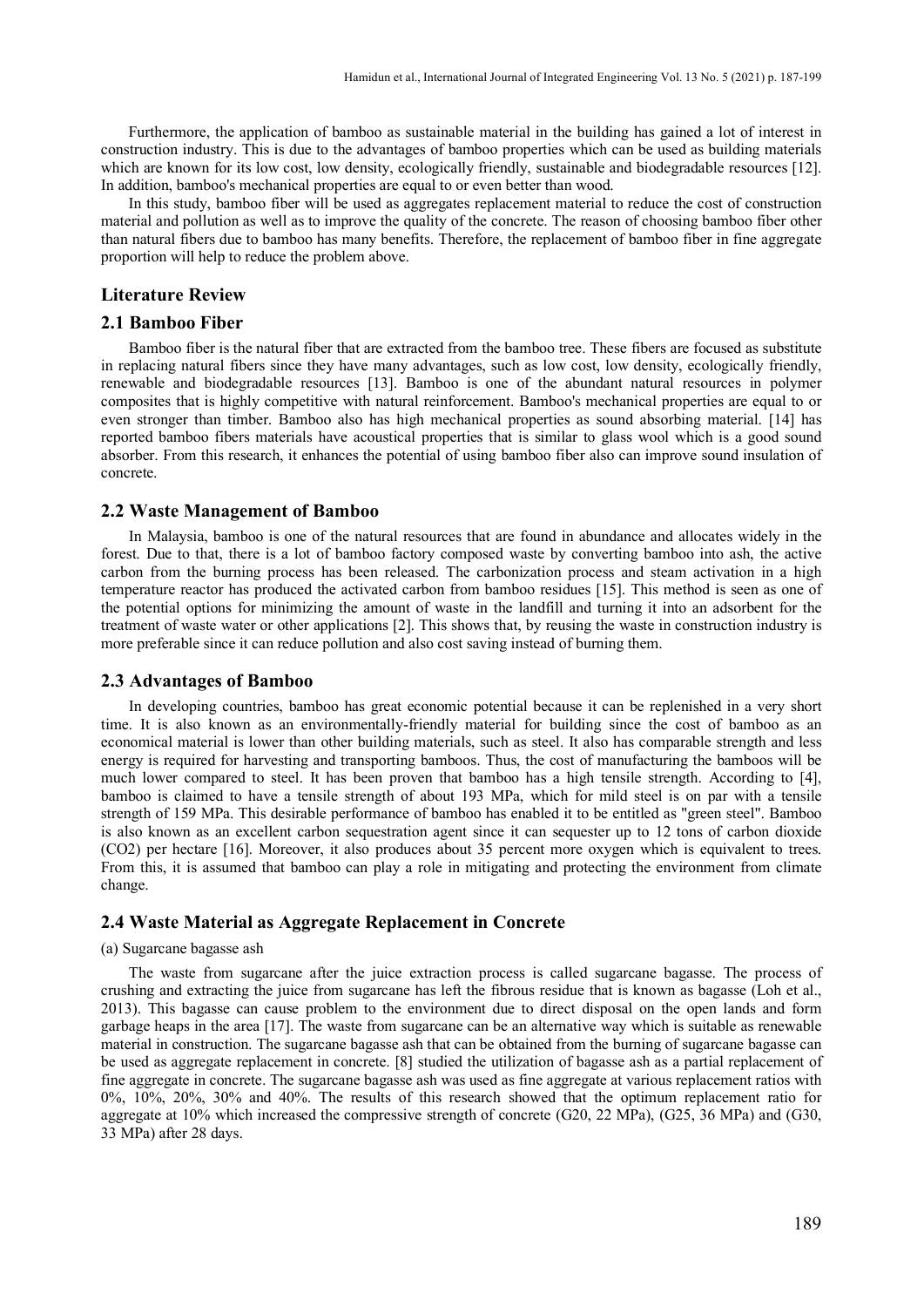#### (b) Rice husk ash

In Malaysia, rice is the main source of food because most of people eat rice. There are many factories that manufactured paddy to produce rice for market growth. Rice husk is agricultural waste that obtained from the rice grains during the processing procedure. According to [18], the rice husk is a waste material that has no useful application which can cause pollution to the environment. [9] studied the properties of autoclaved aerated concrete with rice husk ash as a partial substitute for fine aggregate. The rice husk ash (RHA) was used at different replacement ratios as an aggregate. This study was focused on the use of rice husk ash (RHA) as fine aggregate to replace sand as it was readily available agricultural by-product. RHA replacement ratio for fine aggregate used was 75% and 100%. The optimum percentage of the fine aggregate replacement from this study was 75% of rice husk ash (RHA) with a high compressive strength (7.50 MPa).

#### (c) Sawdust

Sawdust is composed of small chippings woods which is known as the main component in the particleboard. It has been used in various of practical applications, such as acting as mulch, an alternative to or as a fuel for clay cat litter. According to [19] , the flammability reaction from the sawdust can be dangerous and this has made it one of the hazardous materials in manufacturing industry. In the past few years, the use of sawdust in making lightweight concrete has gained some attention due to reduce the dumping problem and become as alternative renewable material to control the preservation of natural aggregate. [10] studied the use of sawdust as fine aggregate in concrete mixtures. Sawdust was used at different replacement ratios as fine aggregate of 10%, 20%, 50% and 100%. The results of this research showed that the optimum replacement ratio for aggregate at 10% has increased the strength of concrete that containing sawdust.

### **2.5 Previous Research on the use of Bamboo in Concrete**

[6] studied the effectiveness of bamboo fiber in concrete as a strength enhancer. The bamboo ratio used was 0%, 0.5%, 0.75%, 1% and 1.25%. The result shows that, 1% is the optimum fiber content. The maximum improvement of compressive strength and split tensile strength in 28 days was 41 N/mm2 and 4.8 N/mm2. The bamboo fibers addition makes the concrete very resistive in flexure and the maximum improvement of flexural strength was 7.5 N/mm2 after 28 days. In this study, it showed that the workability of fresh concrete was found to reduce with an increase in the fiber content up to 1.25%.

[7] studied on the self-compacting concrete, bamboo as a replacement of aggregates. The bamboo ratio used was 0%, 2%, 4% and 5%. The result shows that 2% is the optimum percentage for the concrete since it has the highest compressive strength in 7 days (14.9 N/mm2), 28 days (28.88 N/mm2) and 56 days (33.41 N/mm2) and the highest flexural strength for 28 days (4.18 MPa) and 56 days (5.17 MPa). In this study, it showed that the workability of concrete is not improved as the bamboo pieces increase. The compressive strength and flexural strength of concrete also decreased when the content of bamboo pieces is up to 5%

#### **3.0 Research Methodology**

This chapter explains the method that used which covers the framework, the preparation of experiments, the concrete test, and therefore based on observation the result is carried out.

#### **3.1 Research Framework**

Based on the Figure 1 shows the flow of the laboratory work process. The process starts with material preparation, followed by concrete mix design, concrete mix process which includes slump test and curing process and the experimental test of compressive strength test. The final step in the process is collecting data and data analyzing.

## **3.2 Experimental Setup**

## (a) Specimen Details

This research requires a production of some specimens before conducting the laboratory test on the concrete cube. The pilot test is also carried out to determine the proportion of bamboo fiber to be mixed along with the concrete. Therefore, all the materials and equipment has been prepared and ready according to the needs of the research. Based on the Figure 2 below, it shows the size of concrete cube specimen used was 100mm x 100mm x 100mm (length x height x width).

#### (b) Material Preparation

The material that will be used in this experiment is the bamboo fiber, fine and coarse aggregates, cement and water. The mixture will be mix with the mix ratio of 1:1.5:3 of Grade 20.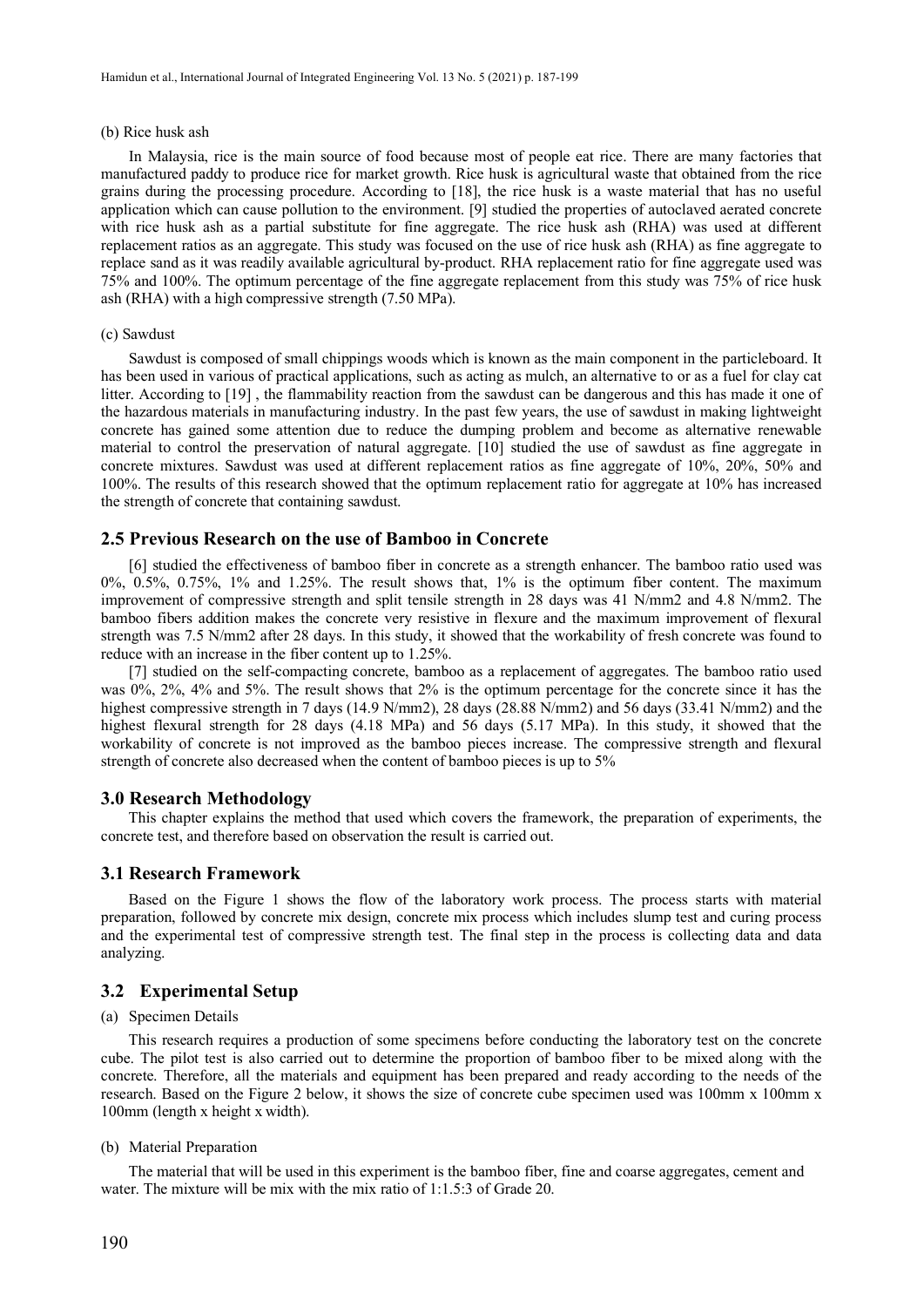

**Fig. 2 - Sample of cube**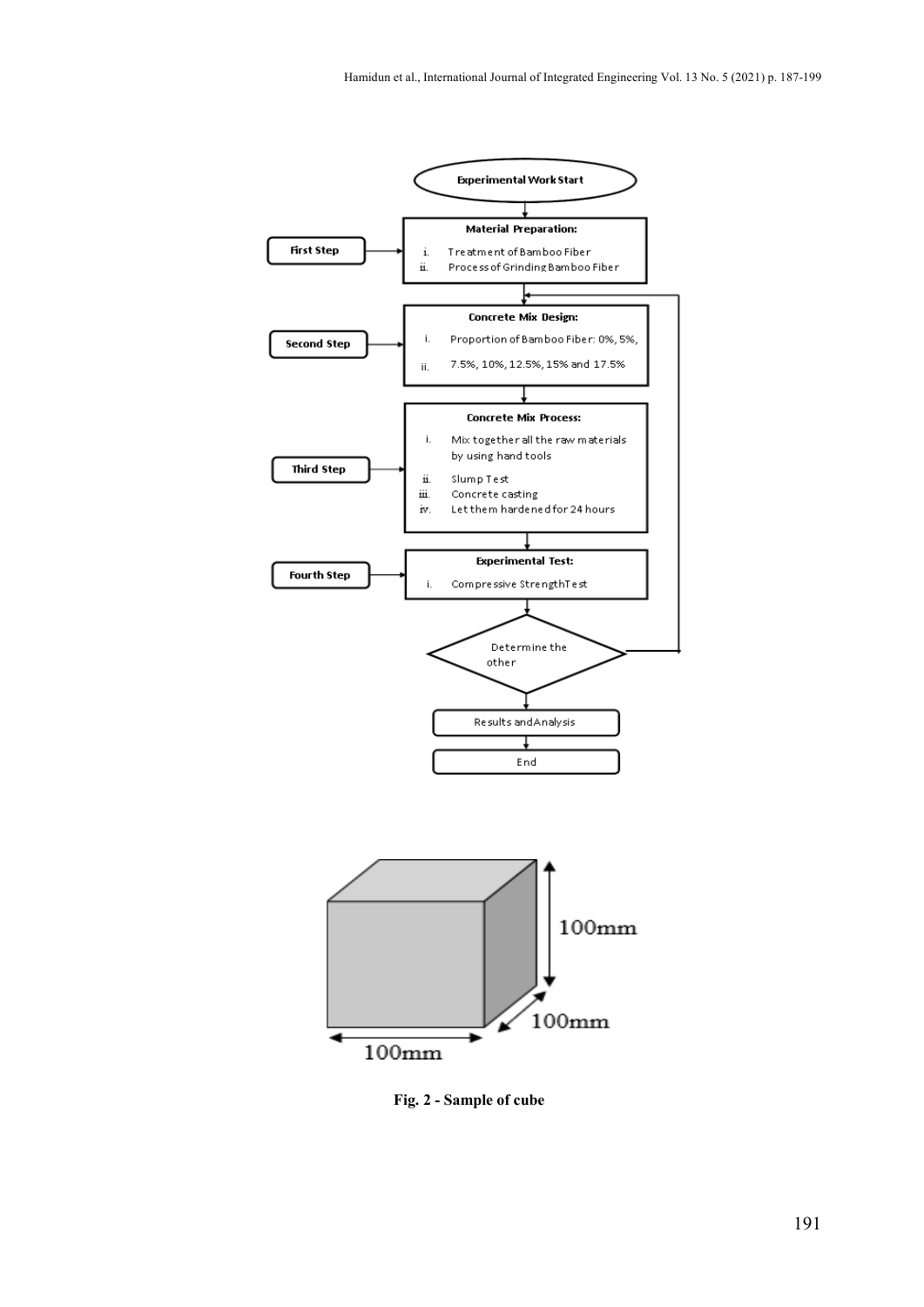Below in Table 1 and Table 2 are the processes involved in the material preparation of bamboo fiber as fine aggregate replacement.

| Figure | Description                                                                                                                                                                                                             |
|--------|-------------------------------------------------------------------------------------------------------------------------------------------------------------------------------------------------------------------------|
|        | a) Bamboo was collected at Parit Raja, Johor. The<br>type of bamboo used is known as "Buluh Madu"<br>scientific<br>the<br>in<br>known<br><sub>or</sub><br>name<br>$\overline{1}S$<br>as<br>"Gigantochloa Albocilliata". |
|        | b) The bamboo was cleaned to make sure it was<br>free from debris and impurities.                                                                                                                                       |
|        | c) The bamboo was dried under the sunlight and<br>was cut into half pieces.                                                                                                                                             |
|        | d) Then, the bamboo was treated into borax<br>solution until the water in the tank turned into<br>dark.                                                                                                                 |
|        | e) After that, the bamboo was dried in the oven at<br>$250^{\circ}$ C for 60 minutes to make sure that all of the<br>bamboos were totally dried before went through<br>grinding process.                                |

**Table 1 - Treatment of bamboo fiber process**

a. Process of Grinding Bamboo Fiber

**Table 2 - Process of grinding bamboo fiber**

| Figure | Description                                                                                                                      |
|--------|----------------------------------------------------------------------------------------------------------------------------------|
|        | f) All of the bamboo pieces were put into the<br>grinding machine to be grinded until they became<br>small fibers.               |
|        | g) Sieve analysis was conducted to bamboo fiber<br>in this process in order to get the right aggregate<br>according to the size. |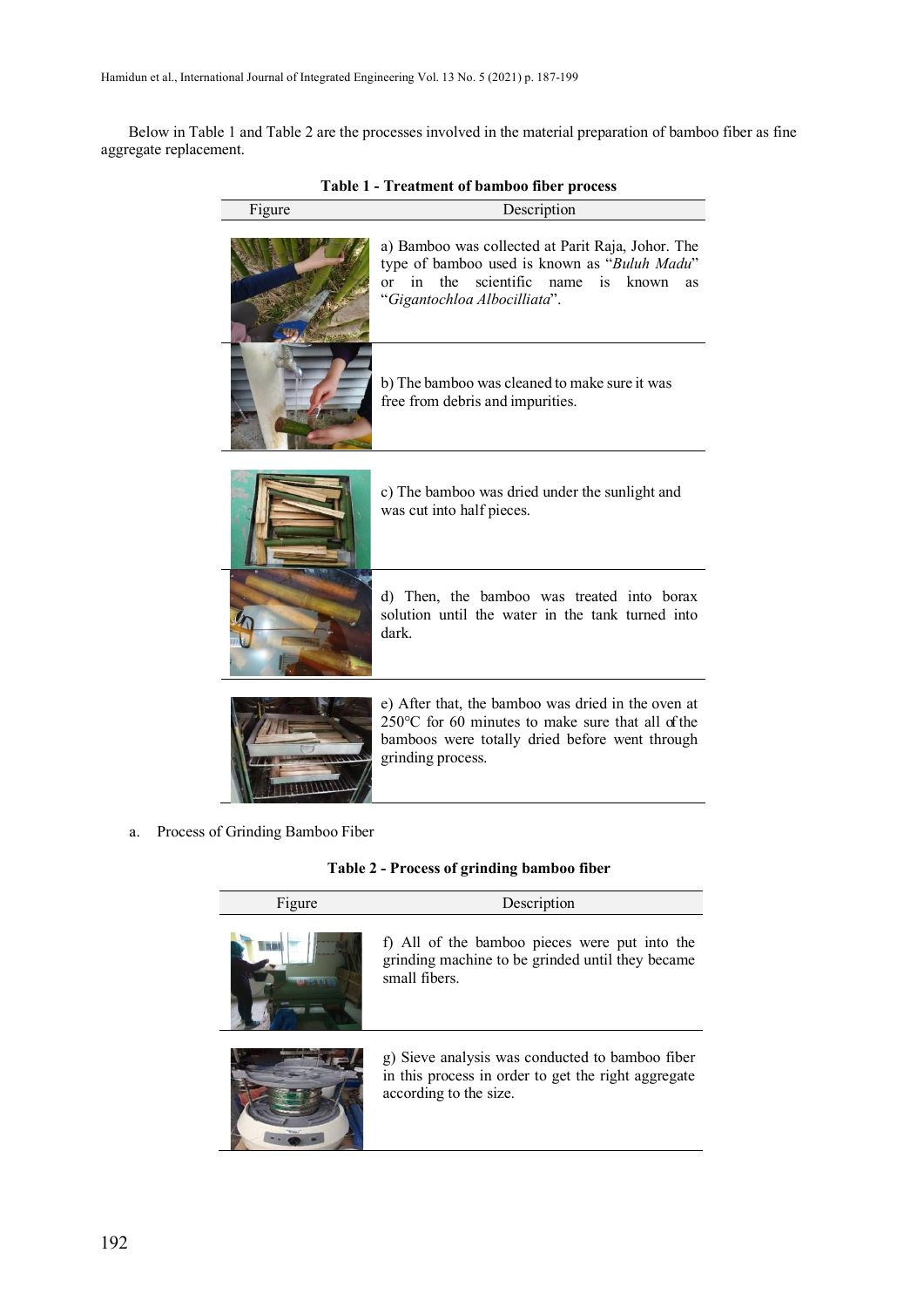

h) After the sieve process, the bamboo fibers were ready to use for fine aggregate replacement.

(c) Concrete Mix Design

The concrete mix design used in this study is normal concrete with Grade 20 (ratio 1:1.5:3). The proportion of bamboo fiber that has been determined after pilot study were (0%, 5%, 7.5%, 10%, 12.5%, 15% and 17.5%). Each concrete cube measurements were 100mm x 100mm x 100mm (length x height x width) that went through curing process.

## (d) Formwork Design/Casting

The mold was prepared with the measurement of cube was 100mm x 100mm x 100 mm. 28 samples of bamboo concrete cubes were casted. The formwork casting was made to show the compressive strength (at 7 and 28 days) respectively.

| Figure | Description                                                                                                                                                                                              |
|--------|----------------------------------------------------------------------------------------------------------------------------------------------------------------------------------------------------------|
|        | a) Cement, sand, gravel and bamboo were put into<br>the pan after being weighted on scale along with the<br>water.                                                                                       |
|        | b) All of the materials were mixed together<br>according to concrete mix design. Water was added<br>based on the required amount.                                                                        |
|        | c) Before casted the concrete into the mold, it is<br>required that the concrete undergo a slump test to<br>check on concrete's consistency.                                                             |
|        | d) After that, all the mixed materials were poured<br>into the cube mold in 3 layers. Each of the layer<br>were compacted using steel rod with 25 strokes to<br>make sure that the cube mold was filled. |
|        | e) Then, the concrete cubes were left for 24 hours<br>at room temperature to harden.                                                                                                                     |

## **Table 4 - Concrete mixing process**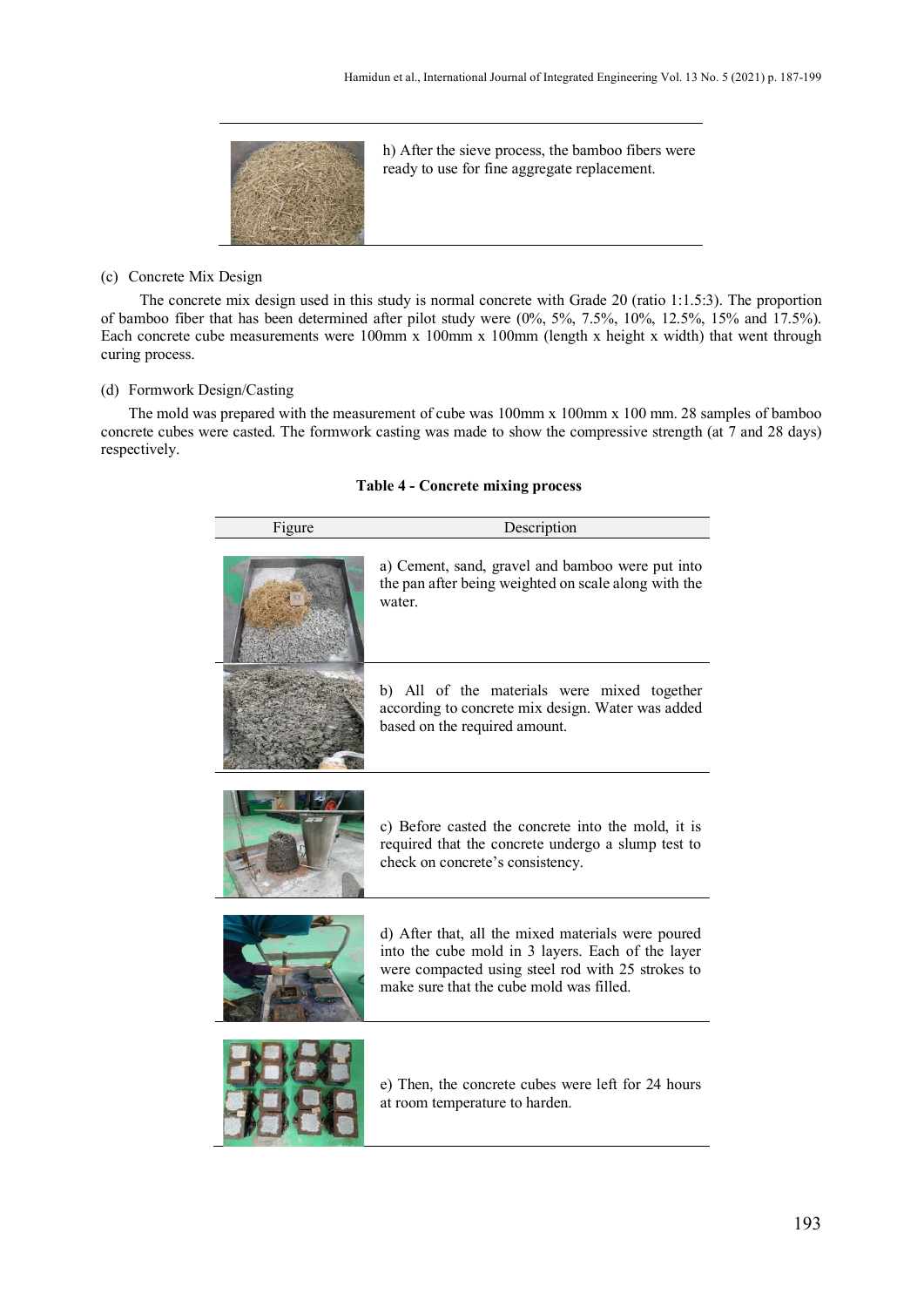## **3.2 Slump Test**

The slump test is an evaluation of fresh concrete's consistency before it hardens. It is used indirectly to verify that the right quantity of water has been applied to the mixture and to carry out an analytical test testing the workability of fresh concrete in compliance with BS EN 12350-2: 2009.

## **3.3 Curing Process**

Curing process has a strong impact on the properties of hardened concrete, proper curing enhances toughness, strength, water tightness, resistance to abrasion, stability of volume, and resistance to freezing and thawing, which affects the time of curing on concrete strength gain. This process is carried out according to BS 8110-1:1997, Structural use of concrete - Part 1: Code of practice for design and construction. The concrete cubes were left at room temperature for curing process by using air for 7 and 28 days in order to increase the strength of the concrete.



**Fig. 3 - Concrete curing process**

## **3.4 Experimental Test**

(a) Compressive Strength Test

The compressive strength test is conducted to determine the compressive strength of the concrete. It has been conducted after 7 days and 28 days period of curing. Compressive strength test following the BS EN 12390-3 and the process shown in Table 5 below.

| Figure | Description                                                                                                                                  |
|--------|----------------------------------------------------------------------------------------------------------------------------------------------|
|        | a) Placed the specimens on trolley after specified<br>curing time.                                                                           |
|        | b) Next, placed the specimens on the compression<br>plate. Make sure that the position of the specimen<br>at the center of the plate.        |
| 000    | c) Then, set the machine setting according to<br>required dimension of the specimen with 100mm x<br>100mm x 100mm (length x height x width). |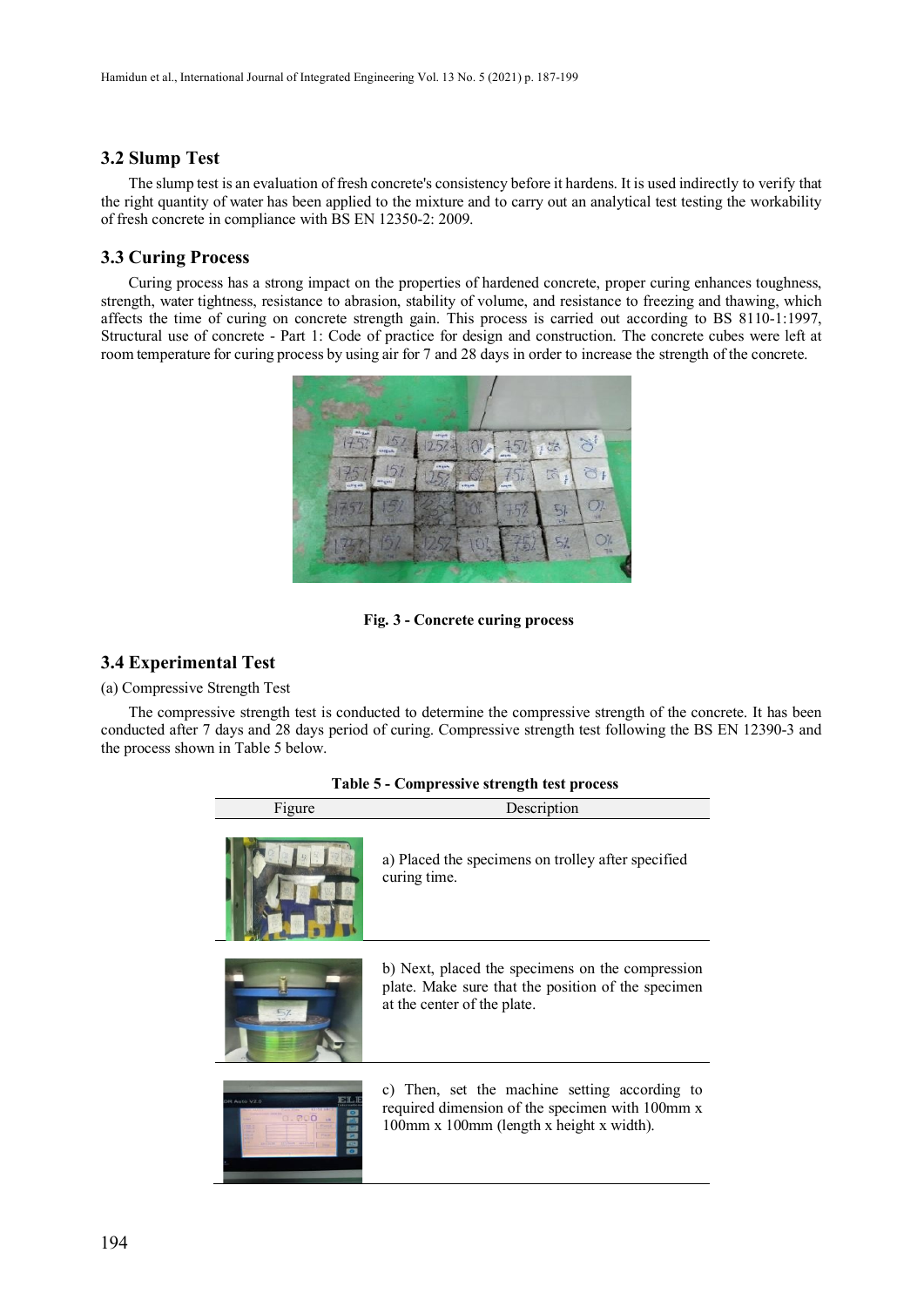

## **4 Results and Discussion**

**4.1** The physical properties of the concrete are usually determined by carrying out test on samples. All testing procedures were conducted according to the methodology mentioned in the previous chapter, where all the experimental work has been done. The data obtained from the experiment conducted will be analyzed in this chapter. Data analysis include the compression strength test of concrete cube.

## **4.2 Results**

The concrete cube was tested using the compression strength test machine at the FPTP Laboratory. From there, the compression test data was collected and it becomes the indicator for this experiment in order to get the correct and suitable composition of bamboo fiber to be mixed along with theconcrete.

(a) Compressive Strength of Concrete for 7 days curing

The Figure 4 below shows the compressive strength of concrete for 7 days curing.



#### **Fig. 4 - Graph compressive strength of 7 days versus bamboo fiber proportion**

Based on the Figure 4.1 above, the graph shows that the compressive strength versus bamboo fiber proportion for 7 days curing, there are seven (7) proportions of bamboo fiber replacement in concrete mixture include the 0% proportion for standard concrete. The result shows that the quantity of bamboo fiber in the concrete mixture influence the compressive strength of the concrete. The result for cube with proportion 5% shows that the average value is 18.05 N/mm<sup>2</sup>. Meanwhile, the graph decreased at 7.5% where the proportion achieved compressive strength at average of 12.4 N/mm<sup>2</sup>. The graph fell down after third composition, which is 10%, achieved compressive strength at average of 9.7 N/mm<sup>2</sup>. Then, the graph dropped at 12.5% with 6.4 N/mm<sup>2</sup> of average compressive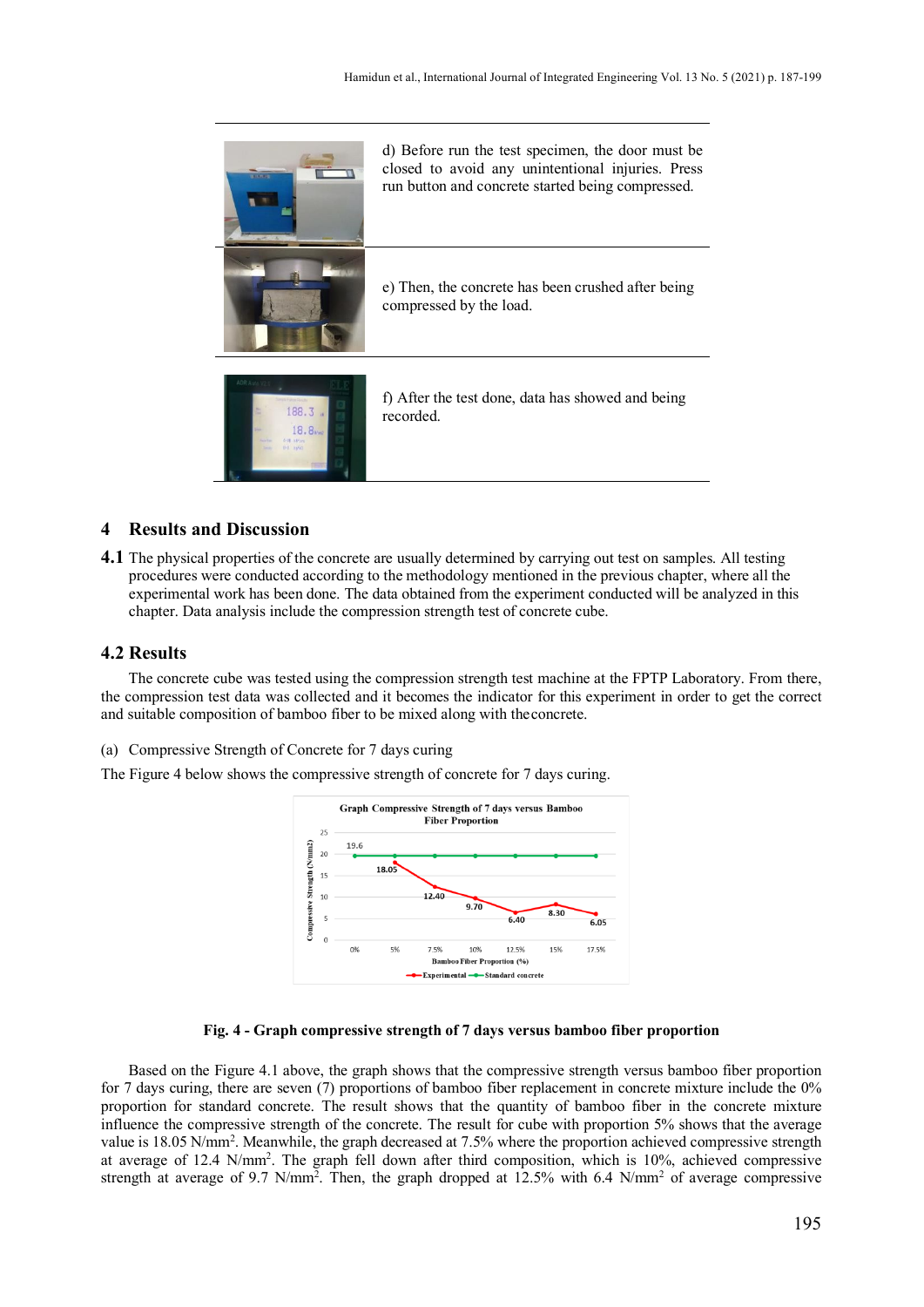strength. Later, the graph shows a slightly increase result at 15%, which the compressive strength achieved the average of 8.3 N/mm<sup>2</sup>. Last but not least, the graph again decreased at 17.5% with 6.05 N/mm<sup>2</sup> of average compressive strength.

(b) Prediction of Compressive Strength for 28 days curing

The figure 5 below shows the prediction result of compressive strength of concrete after 28 days curing.



#### **Fig. 5 - Graph Prediction of Compressive Strength for 28 days versus Bamboo Fiber Proportion**

Based on the Figure 5 above, the graph shows that the prediction of compressive strength of 28 days versus bamboo fiber proportion, there are seven (7) proportions of bamboo fiber replacement in concrete mixture include the 0% proportion for standard concrete. The result shows that the quantity of bamboo fiber in the concrete mixture, influence the compressive strength of the concrete. The result for cube with proportion 5% shows that the average value is 27.77 N/mm<sup>2</sup>. Meanwhile, the graph decreased at 7.5% where the proportion achieved compressive strength at average of 19.08 N/mm<sup>2</sup>. The graph fell down after third proportion, which is 10%, achieved compressive strength at average of 14.92 N/mm<sup>2</sup>. Then, the graph decreased at 12.5% with 9.85 N/mm<sup>2</sup> of average compressive strength. Later, the graph shows a slightly increased result at 15%, which the compressive strength achieved the average of 12.77 N/mm<sup>2</sup>. However, the graph again dropped at 17.5% with 9.31 N/mm<sup>2</sup> of average compressive strength. This result has been obtained based on the percentage strength of concrete at various ages accordance to ASTM C918 / C918M Standard Test Method for Measuring Early-Age Compressive Strength Test and Projecting Later-Age Strength.

#### (c) Comparison Strength of Bamboo Fiber Concrete between 7 days and 28 days (Prediction)

The comparison at Figure 6 below shows that there is a difference between the average of compressive strength of bamboo fiber concrete between 7 days and 28 days (prediction).



## **Fig. 6 - Graph comparison strength of bamboo fiber concrete between 7 days and 28 days (Prediction)**

Based on the illustration above in the figure 6, the graph represents comparison strength of bamboo fiber concrete after 7 days and 28 days (prediction) of curing. X-axis shows the percentage of bamboo fiber was replaced while y-axis shows the average compressive strength of concrete wall panel. From the graph, the differences of their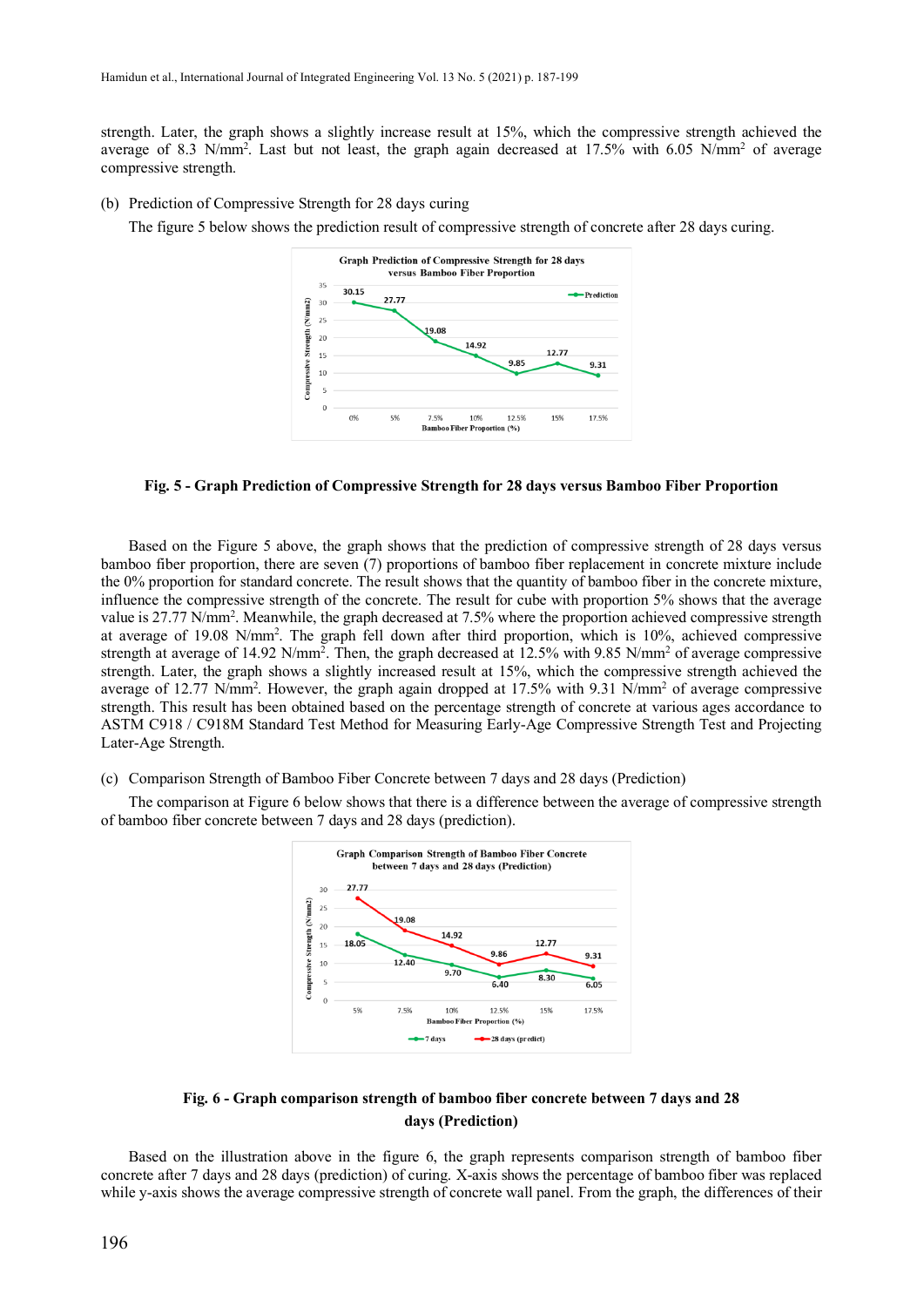compressive strength after undergo the period of curing process can be clearly seen. The average compressive strength of concrete was gradually increased when the specimens reach the curing age from 7 to 28 days.

The average compressive strength of concrete among seven (7) proportions show an increasement after 7 days to 28 days of curing. Based on the graph, it shows that the 5% of bamboo fiber is the highest with the average compressive strength at 18.05 N/mm2 for 7 days and 27.77 N/mm2 for 28 days according to the prediction result of 28 days of curing. Meanwhile the proportion 7.5%, 10% and 12.5% of bamboo fiber on the graph indicated a decrease for average compressive strength with 12.4  $N/mm^2$ , 9.7  $N/mm^2$  and 6.4  $N/mm^2$  for 7 days and shows the prediction result after 28 days of curing with 19.08 N/mm<sup>2</sup>, 14.92 N/mm<sup>2</sup> and 9.86 N/mm<sup>2</sup>. However, the proportion 15% of bamboo fiber had initiated a slight increase with 8.30 N/mm2 for 7 days and 12.77 N/mm2 for 28 days of average compressive strength prediction result. Then, the graph for the proportion 17.5% of bamboo fiber drastically dropped to 6.05 N/mm<sup>2</sup> at 7 days of curing followed by 9.31 N/mm<sup>2</sup> for the prediction result of average compressive strength after 28 days of curing.

As a result, the workability of the concrete was found to decrease as the bamboo fiber percentage increased. According to [6], bamboo fibers can be used as innovative fibers to improve the strength of the concrete, however the addition of bamboo fiber in concrete can cause the workability of concrete becomes weak when the fibers content percentage is increase.

(d) Comparison Strength between Standard Concrete and Bamboo Fiber Concrete

The comparison at Figure 7 below shows that there is a difference between the average of compressive strength of standard concrete and bamboo fiber concrete.



#### **Fig. 7 - Graph comparison of strength between standard concrete and bamboo fiber concrete**

Figure 7 above shown a comparison of average compressive strength between standard concrete and bamboo fiber concrete after the 28 days of curing. The relationship between the average compressive strength and bamboo fiber proportion were sketched. Based on the graph, it is clearly shown that the average compressive strength of standard concrete is stronger than bamboo fiber concrete with 30.15 N/mm<sup>2</sup> after 28 days of curing. The highest average compressive strength for bamboo fiber concrete was 5% of bamboo fiber as fine aggregate replacement with 27.77 N/mm<sup>2</sup>, while the lowest average compressive strength was from 7.5% with 19.08 N/mm<sup>2</sup>, 10% which is 14.92 N/mm<sup>2</sup> to 12.5% with 9.85 N/mm<sup>2</sup>, and then at 15% is increasing with 12.77 N/mm<sup>2</sup>, before decrease at 17.5% which is 9.31 N/mm<sup>2</sup>. However, the highest average compressive strength of bamboo fiber proportion which is 5% with 27.77 N/mm2 are almost to the average compressive strength of standard concrete with 30.15 N/mm2 which the decrement is 2.38%.

This result has showed that the average compressive strength of concrete with 5% is the optimum percentage of bamboo fiber as fine aggregate replacement. Based on the previous study by [8], the percentage of fine aggregate replacement with sugarcane bagasse ash used was 0%, 10%, 20%, 30% and 40%. According to the findings, the concrete's compressive strength decreased after 10% until 40% of sugarcane bagasse ash were added to replace the fine aggregate. This showed that the sand replacement with sugarcane bagasse ash also significantly reduced the concrete strength.

#### (e) The Strength Reduction of Bamboo Fiber Concrete

The Figure 8 below shows the strength reduction for seven (7) bamboo fiber concrete.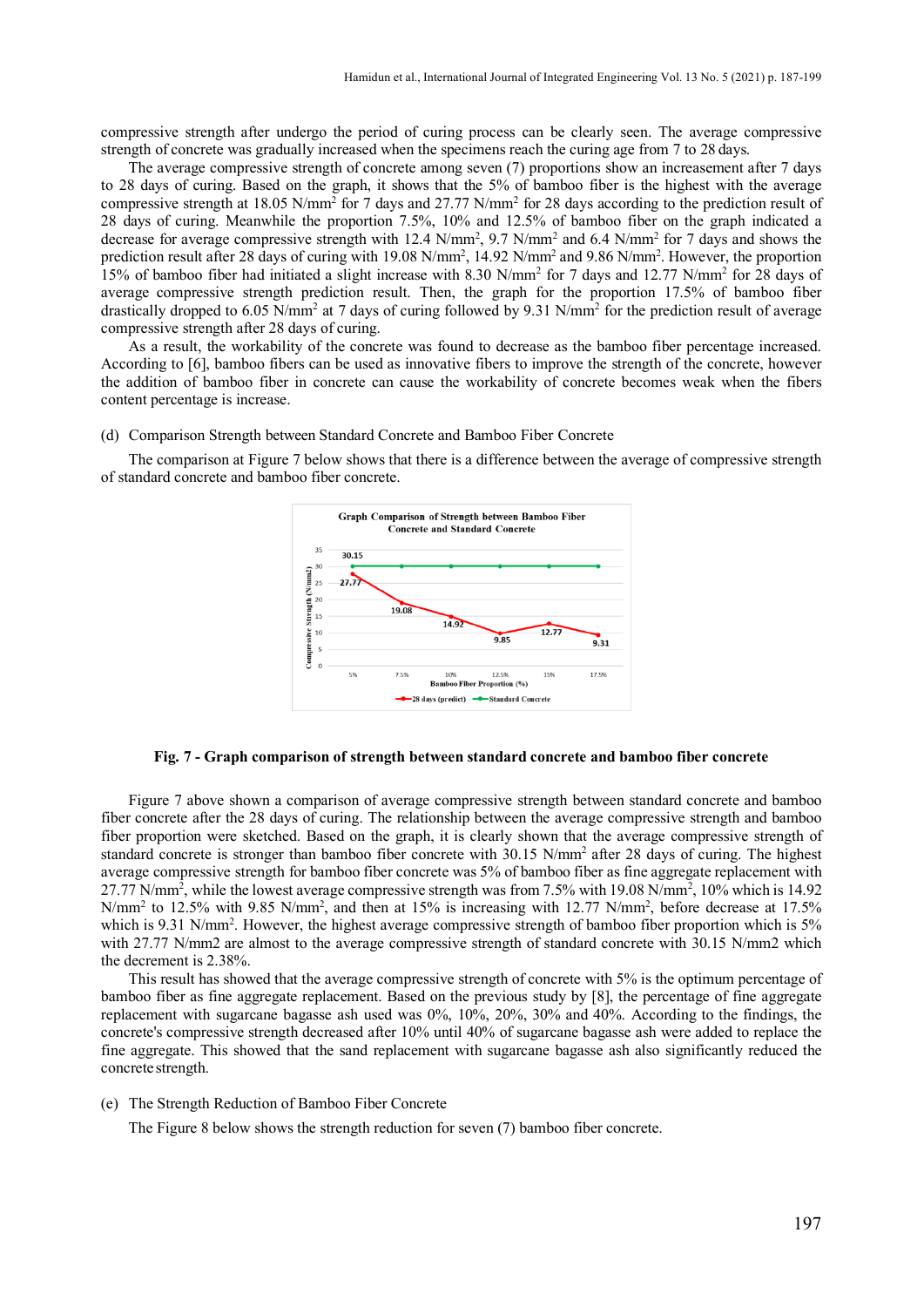

**Fig. 8 - Graph strength reduction of bamboo fiber concrete**

Based on the Figure 8 above, a graph shown the differences percentage of strength decrement for seven (7) bamboo fiber concrete. The results show that the strength decrement for all of the bamboo fiber concrete is lower compared to standard concrete. It shows that by adding 5% of bamboo fiber in the concrete showed a slightly low strength decrement which is 2.38%. Then, the strength decrement of 7.5% bamboo fiber concrete is 11.07%. Besides, 10% bamboo fiber concrete shows the strength decrement with 15.23%. Meanwhile, 12.5% bamboo fiber concrete has resulted the strength decrement with 20.30%. Furthermore, after added 15% of bamboo fiber in the concrete, the results showed the strength decrement with 17.38%. Although, the 17.5% bamboo fiber concrete hasthe highest proportion of bamboo fiber but in terms of strength it is low which is 20.84% of strength decrement.

As a result, it is clearly shown that the more the usage of bamboo fiber as a fine aggregate replacement the lower the strength of the concrete. However, the replacement of fine aggregate with bamboo fiber can reduce the cost of fine aggregate production as well as reducing the pollution in order to create a healthy environment in construction industry [20]. Therefore, bamboo fiber seems to have more advantageous in construction industry where the usage of fine aggregate can be reduced and the strength of concrete can be increased with further studies.

## **4.3 Discussions**

Based on the result analysis that was shown in this chapter, it clearly shows that standard concrete shows to have a better performance and able to withstand the load up to 30.15 N/mm<sup>2</sup> before failure mode. Meanwhile, bamboo fiber concrete also shows to an acceptable result. Despite the strength decrement difference is only about 2.38% between 0% and 5% of bamboo fiber, but it has proven that bamboo fiber concrete strength is slightly lower than standard concrete. Based on the observation, the reason for bamboo fiber concrete did not being able to achieve as high as standard concrete is most probably due to the amount of bamboo fiber in concrete. During the process of the research, there are some limitations occurred and recommendations were made for future research.

## **5 Conclusion**

This chapter will describe the summary of the findings, conclusion, limitations and recommendations based on the data was analyzed in the previous chapter. The entire conclusion that will be discuss in this chapter based on the objectives of this research and an observation that was made throughout the research.

## **5.1 Research Conclusion**

Based on the experimental research conducted on bamboo fiber concrete and test result obtained, it can be concluded that the compressive strength with 5% of replacement was the highest compared to other proportion. Hence, 5% of bamboo fiber as fine aggregate replacement is the optimum percentage that achieved the higher strength. Moreover, the 5% bamboo fiber concrete is able to withstand load up to 27.77 N/mm2 while standard concrete able to withstand load for 30.15 N/mm2 while the strength decrement of bamboo fiber concrete of 5% was slightly low with 2.38% compared to standard concrete. This shows that, the standard concrete is better than the bamboo fiber concrete. In fact, the higher the usage of bamboo fiber as fine aggregate replacement, the lower the strength of bamboo fiber concrete.